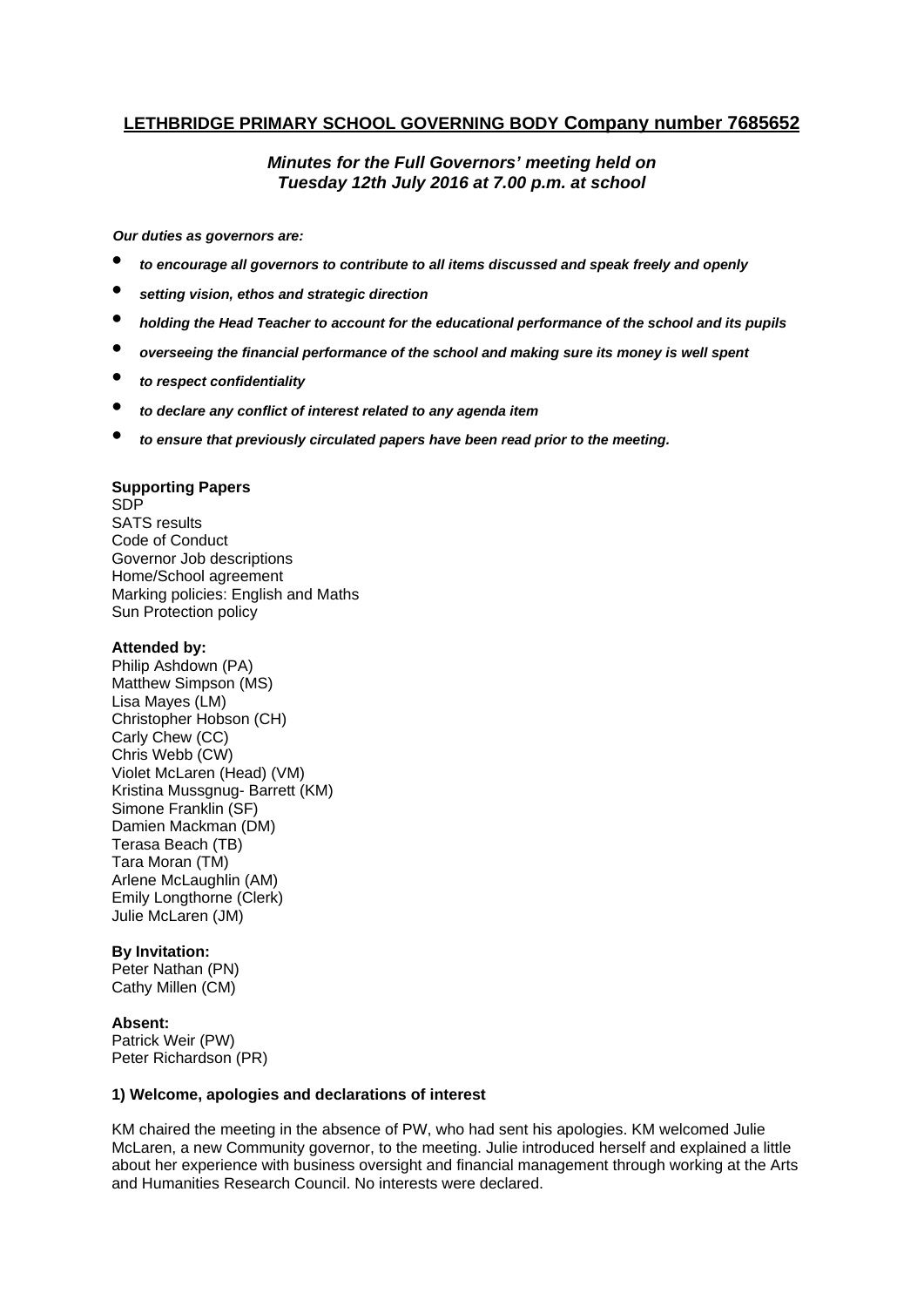# **2) Multi- Academy Trust discussion with Peter Nathan, Head of Education in Swindon**

KM thanked PN for attending the meeting. PN introduced himself and talked about his experience. PN ran through a brief history of academies. PN explained that Swindon is highly academised compared to other regions. PN explained that the benefits of being in a Multi Academy Trust are sharing staff, financial savings and quality improvement of staff. He added that there is not yet any evidence of MATs increasing SATS results or Ofsted marks. PN gave some examples of different MATs and Single Academy Trusts in Swindon and asked the governors to think about who could be a partner school. KM asked if good schools would be disadvantaged by taking on a lower performing school? PN replied that trust is vital when forming partnerships. CH asked if it is more difficult to join with a maintained school? PN answered that the guidance is to become a empty MAT (a multi academy trust with only one school) and then look for suitable schools to join.TM added that in Yorkshire, some MATs have broken down in Financial difficulty. PN replied that a strong auditing system is vital. CH asked if it is possible for schools to share staff and work together without being in a MAT? PN replied that, although this is possible, it is easier to make decisions inside a MAT as it is one committee, and would also be financially beneficial. PN then explained that the structure of MATs tend to have a MAT board, often with a CEO role lead. The board has an overview of the MAT and the governing body would focus on school improvement. He informed governors that the government considers the ideal size of a MAT to be around 6,000 pupils, with the minimum size being around 1,200. KM asked PN's view on national and local MATs. PN answered that local MATs are easier to share staff within and build relationships, but national MATs bring in fresh staff and new ideas.

MS asked if the head of the MAT board needed to be a Headteacher or if it could be a highly skilled business manager, for example. PN replied that it is important to have the trust and cooperation of the staff and the Headteachers. A new Headteacher would need at least a year to get to know the school before considering taking on other schools. PN then explained that in Swindon there are not many primaries needing support as Swindon is above the national average for Good primary schools. CH asked what the ideal national MAT structure is. PN replied that it is to be fully academised, however guidance is always changing. SF asked if the White Paper (Education Excellence Everywhere) is likely to be reversed. PN replied that it is hard to enforce the White Paper as lots of primaries are not interested in MATs. TB asked if there is any benefit of becoming an MAT now, other than being ready for full academisation. PN answered that it would be easier to become an empty MAT first and then take on schools. This could put schools in a stronger postion. MS asked if it is possible to exit a MAT. PN said that would be within the contract, usually it is a 7 year contract. KM thanked PN again for coming to the meeting. PN said that governors can email him any further questions. CM left the meeting after the presentation by PN.

#### **3) Notification of items for AOB**

KM notified governors of 2 items of AOB.

# **4) Minutes of Previous Meeting** *held 19.05.16*

The minutes were accepted and signed as a correct record of the meeting.

#### **5) Matters Arising**

The clerk has circulated the sign up sheet for the fete, invited Peter Nathan and Nick Captick to the meeting and set up a free trial of Governorhub. **ACTION GOVERNORS**: Log on to Governorhub. **ACTION CLERK**: Ask to extend free trial until end of September. No further Link governor visit reports had been sent to the Clerk. VM had met with Keith Defter to discuss MATs. This was one of KM's items for AOB.

# **6) Head Teacher's report** *SDP*

The SDP had been previously circulated.

VM informed governors that as part of Leadership and Management, the Grow project had been successful and would continue next year. LM added that it would be brought into staff performance management and that next year it would include TAs that have asked to be involved. In Teaching and Learning, there is evidence of mastery in work books.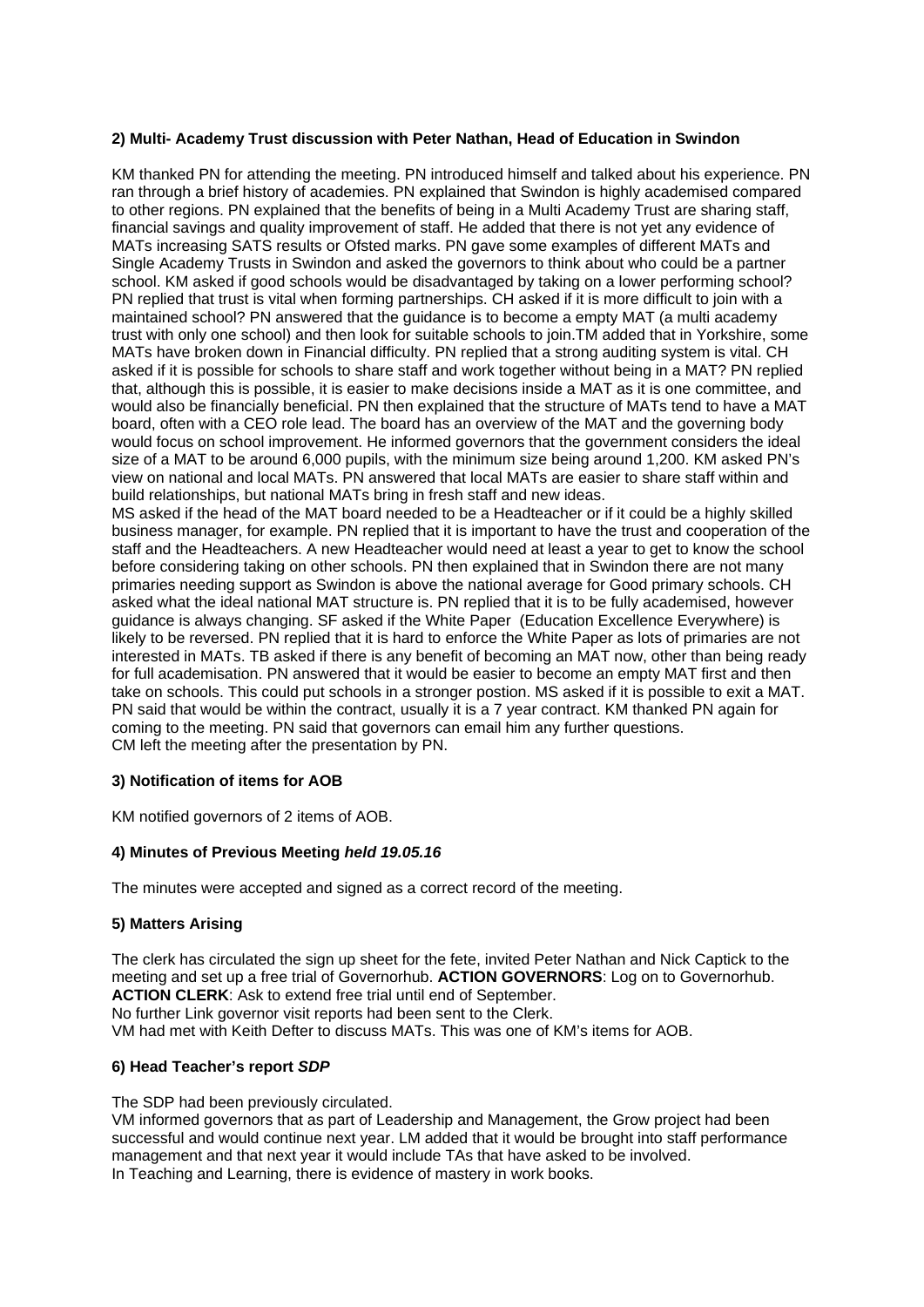VM thanked TM for helping achieve the Bronze Healthy schools award. TM said that in order to achieve Silver, next year they will focus on a project around Sports, in line with Sports Day.

## **7) Measuring attainment** *SATS Results*

VM explained the SATs results to the governors. Lethbridge scored well above the national average. Reading: Lethbridge 94% National average 66%

Spelling and Grammar: 93% NA 72%

Maths: 91% NA 70%

However, the teacher assessed writing results came out below the national average by 4%. This has been a Swindon-wide issue. Staff received training on how to assess the writing papers and a remoderation of Swindon writing assessments has been called. VM believes that after moderation, the results are likely to change. VM added that children who didn't meet the expected level were not far below.

KM and the governors congratulated staff on outstanding results under difficult circumstances.

## **8) Safeguarding update**

LM gave an end of school year report of Safeguarding issues. The annual report is to be handed in to the LA in December.

## **9) Report from Finance and Staffing Committee**

The papers from the Finance and Staffing meeting had been circulated. The governors approved the budget and three year plan. CW briefly updated governors on the ongoing fencing project, and reported that the fire report had been received.

## **10) Policies:**

*From F&S*: *Debt write-off, Scheme of delegation, Standing orders, Financial procedures, Risk register* 

*FGB: Governor code of conduct, Governor Job descriptions, Home/School agreement, Marking-English and Maths, Sun Protection* 

TB suggested that the Home/ School Agreement mentioned the 5 minute walk zone around school. VM agreed. **ACTION CLERK**: Amend Home/ School Agreement. KM suggested that in future the Scheme of Delegation could be altered to hold less governors, to avoid vacancies.

The policies were approved by governors.

#### **11) Governor updates**

No further Link Governor reports had been received.

#### **12) AOB**

VM, LM, CM, PW and KM met with Keith Defter, head of the Commonweal School on July 12th 2016. Both schools are very happy with the close working relationship between Lethbridge and Commonweal. Governors agreed that it is in Lethbridge's best interest to work closely with Commonweal when considering how to move forward with a potential MAT.

KM thanked VM for all her hard work throughout her time at Lethbridge and presented VM with flowers. VM thanked the governing body.

#### **13) Date of next meeting**:

To be confirmed in September. **ACTION CLERK AND LM.**